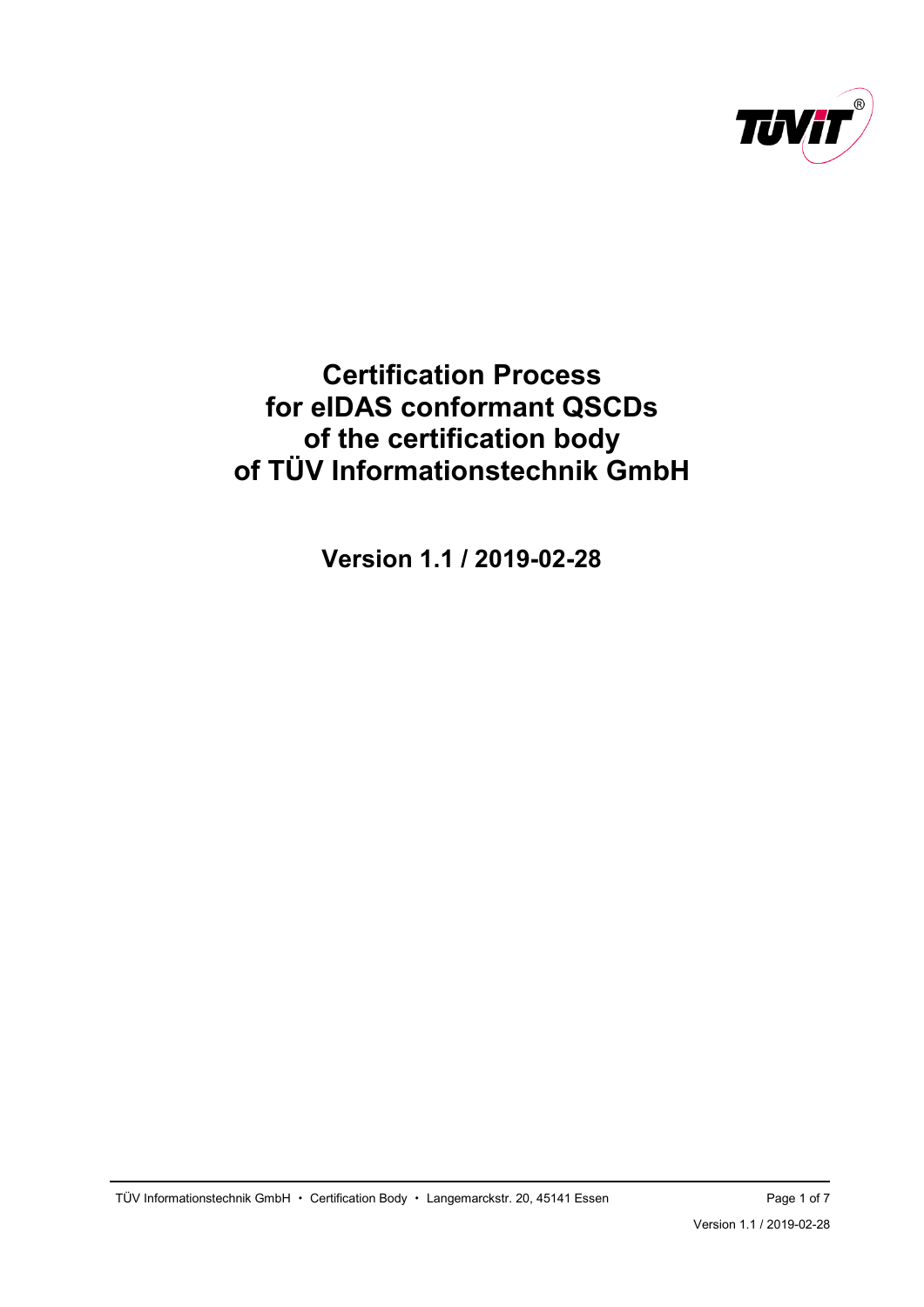

## **Table of Contents**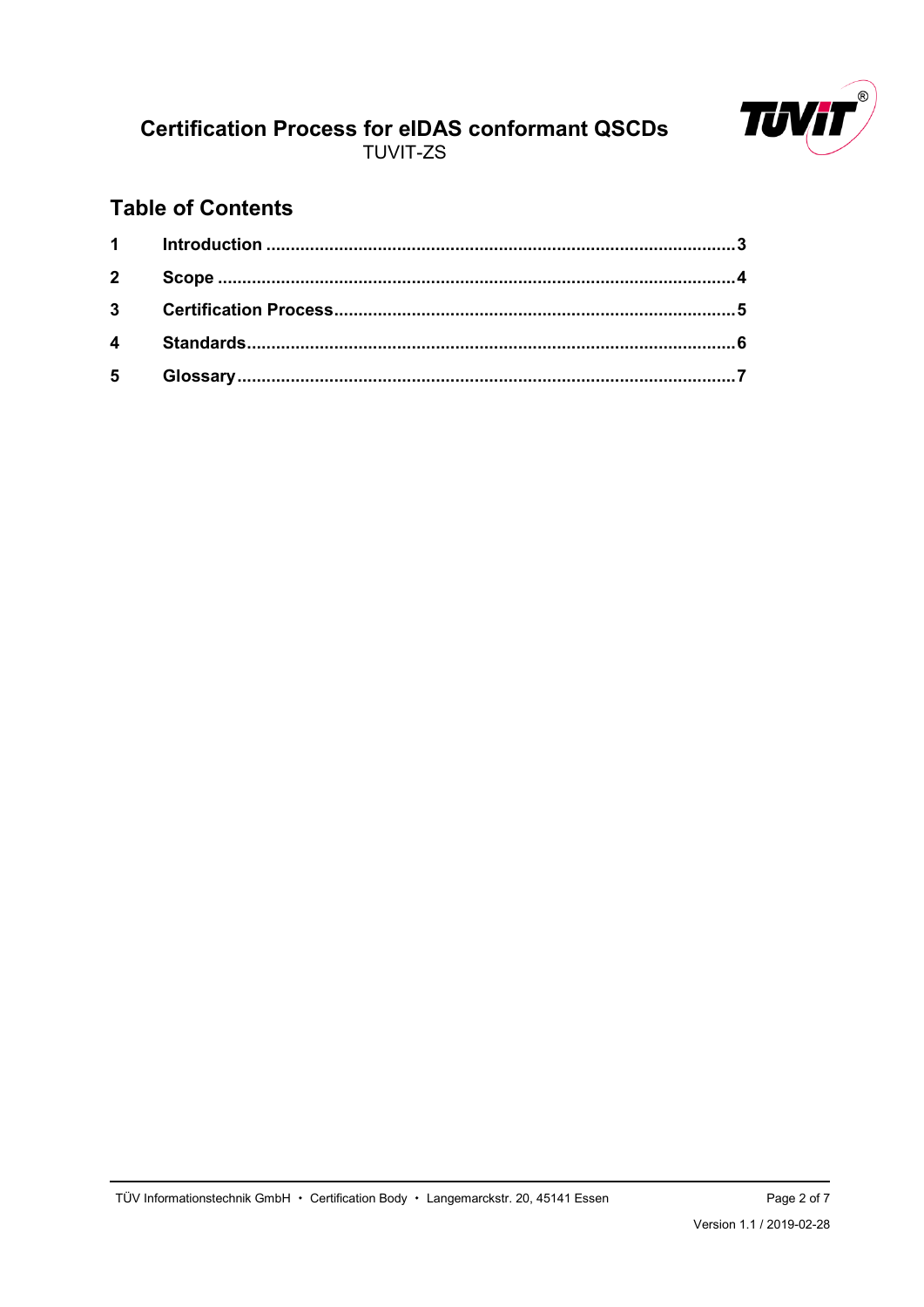

## <span id="page-2-0"></span>**1 Introduction**

TÜV Informationstechnik GmbH (short TÜViT) is a designated certification body according to articles 30.1 and 39.2 of Regulation (EU) 910/2014 [eIDAS] for the certification of conformity of qualified signature and seal creation devices (QSCDs) with the requirements laid down in Annex II of [eIDAS].

In this context, TÜViT offers companies certification services for QSCDs.

The EU commission has established a list of standards for the certification of the conformity of QSCDs with the requirements laid down in Annex II [eIDAS] by adopting the Commission Implementing Decision (EU) 2016/650 [CID (EU) 2016/650]. Article 1 of [CID (EU) 2016/650] distinguishes 2 types of QSCD:

- 1. Article 1.1 addresses QSCDs where the electronic signature creation data or electronic seal creation data is held in an entirely but not necessarily exclusively user-managed environment. Corresponding standards for the security assessment of IT products are listed in the Annex of [CID (EU) 2016/650].
- 2. Article 1.2 addresses QSCDs where the qualified trust service provider manages the electronic signature creation data or seal creation data on behalf of a signatory or of a creator of a seal. No corresponding standards for the security assessment are included in [CID (EU) 2016/650]. Instead, it is required that security assessment of such IT products shall be based on a process that, pursuant to Article 30.3 (b), uses security levels comparable to those required by Article 30.3 (a) and that the corresponding process is notified to the Commission by the public or private body referred to in paragraph 1 of Article 30 of [eIDAS].

In the context of Article 1.2 of [CID (EU) 2016/650], TÜViT established a process which uses security levels comparable to those required by Article 30.3 (a).

The present document describes the process for the certification of QSCDs where the qualified trust service provider manages the electronic signature creation data or seal creation data on behalf of a signatory or of a creator of a seal. The document is intended to be used for notification to the European Commission.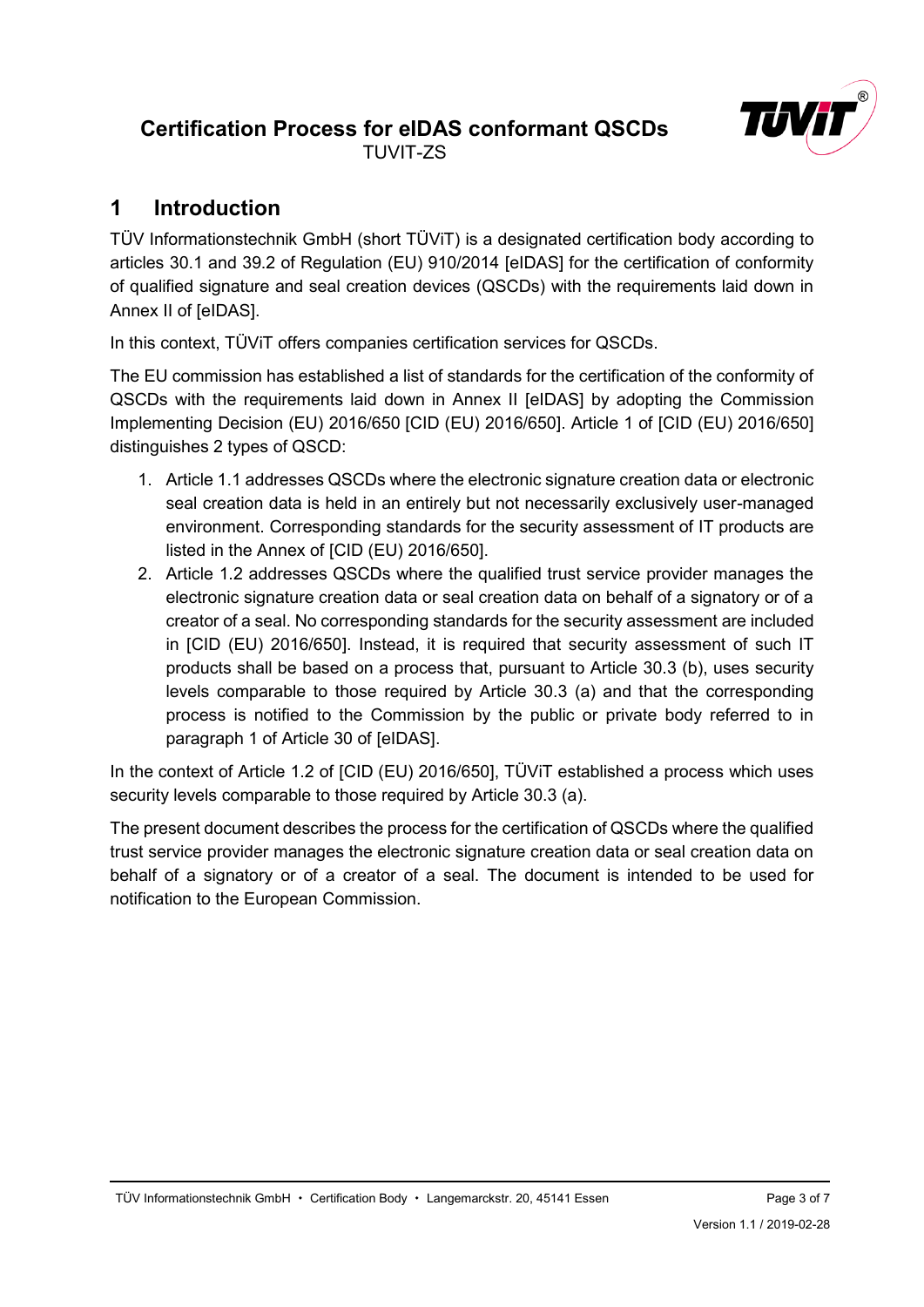

## <span id="page-3-0"></span>**2 Scope**

QSCDs where the qualified trust service provider (short: q-TSP) manages the electronic signature creation data or seal creation data on behalf of a signatory or of a creator of a seal (short: remote QSCD or r-QSCD) typically consists of 3 components that are operated in a local (user) and a remote (q-TSP) environment:

- 1. A User Interface Component that is operated in the local environment, where the signer / seal creator enters authentication data that is transmitted via a secure channel to the Signature Activation Module. A secure channel is also used to transmit data to be signed/sealed from the signature creation application to the r-QSCD.
- 2. A Signature Activation Module that is operated in the remote environment, used to manage authentication of different signers / seal creators.
- 3. A Signature Creation Device, typically a cryptographic module, that is operated in the remote environment and which is used to protect and manage signature / seal creation data of different signers / seal creators.

Note: The Signature Creation Application that create signed / sealed documents is not part of the r-QSCD. Details can be found in [prEN 419241-2] that is expected to be published in 2019 as EN 419241-2.

This is illustrated in the following figure:

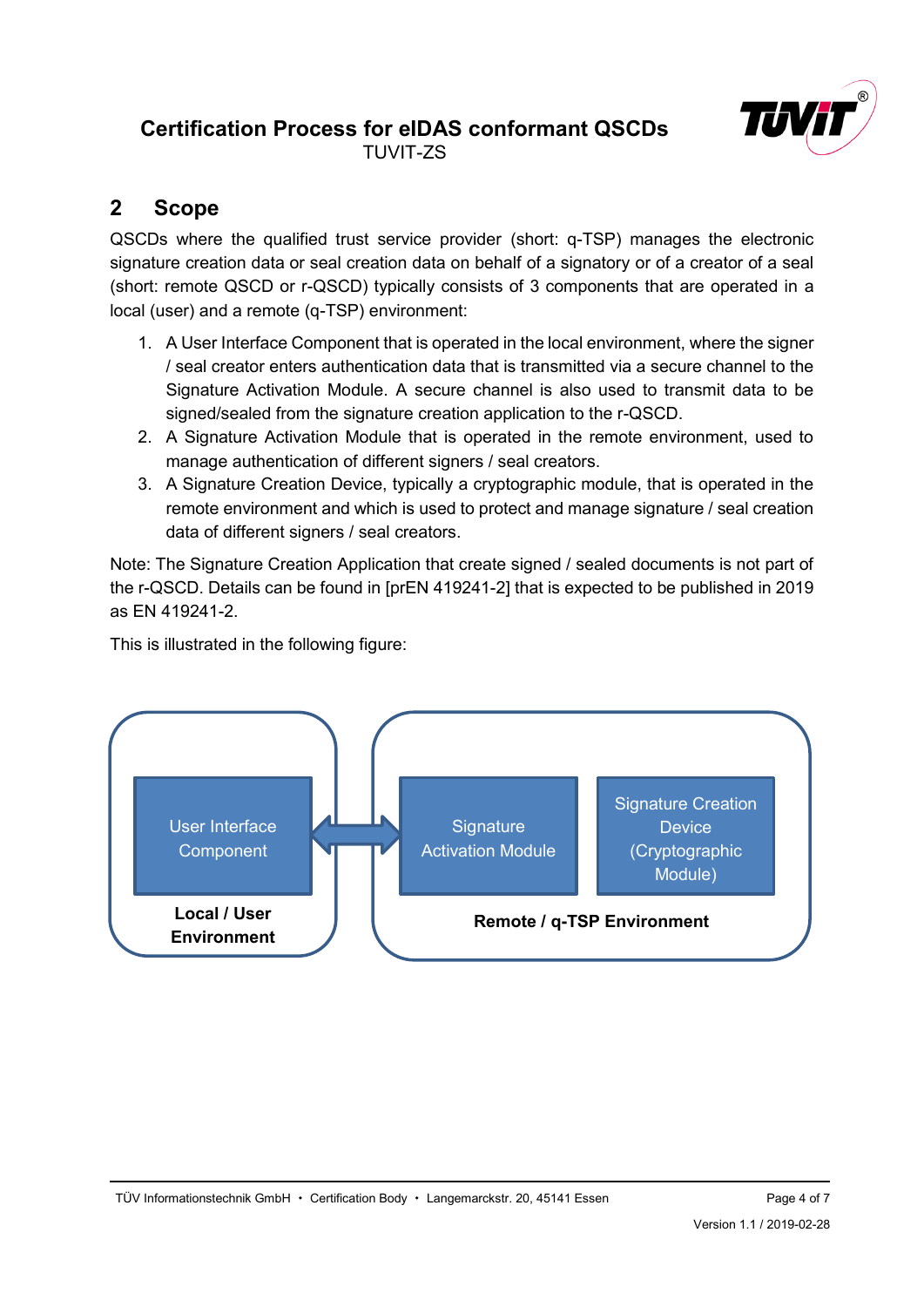

TUVIT-ZS

## <span id="page-4-0"></span>**3 Certification Process**

The basis of the certification of a r-QSCD according to articles 30.3 (b) and 39.2 of [eIDAS] is a security evaluation according to Common Criteria [ISO/IEC 15408-1], [ISO/IEC 15408-2], [ISO/IEC 15408-3]. Common Criteria (CC) is listed in the annex of [CID (EU) 2016/650] as standard for the evaluation of QSCD where the electronic signature creation data or the electronic seal creation data are held in an entirely but not necessarily exclusively usermanaged environment. This standard is considered equally suitable for certification of r-QSCDs.

During security evaluation of a r-QSCD according to CC the following evidences must be provided:

- Security relevant parts of the r-QSCD implementing functionality of the Signature Activation Module or the Signature Creation Device (Cryptographic Module) must be evaluated according the minimum CC Evaluation Assurance Level EAL4 augmented with AVA\_VAN.5.
- The Security Target for the r-QSCD shall take into account requirements from the certified Protection Profiles [prEN 419241-2] and [prEN 419221-5].
- The Security Target for the r-QSCD shall demonstrate that the Security Objectives, Security Functional Requirements and Security Functions are sufficient to fulfil requirements of Annex II of [eIDAS].
- A successful CC evaluation shall be proven by a corresponding CC certificate.

The successful certification of the r-QSCD will result in an r-QSCD certificate, which states the fulfilment of requirements of Annex II of [eIDAS] on r-QSCDs. The validity period of the rQSCD certificate depends on the strength of security mechanisms and algorithms that are implemented in the product and shall not exceed a maximum period of 5 years. At a given time, the validity period can be extended or shortened if there are new findings regarding the suitability of security mechanisms or algorithms.

Issuance and withdrawal of r-QSCD certificates will be published in the list of certificates on the website of TÜViT.

According to article 31.1 of [eIDAS] Member States shall notify to the Commission without undue delay and no later than one month after the certification is concluded, information on qualified electronic signature creation devices that have been certified by the bodies referred to in Article 30.1 and they shall also notify to the Commission, without undue delay and no later than one month after the certification is cancelled, information on electronic signature creation devices that are no longer certified. TÜViT will inform the German supervisory body about the issuance and the withdrawal of r-QSCD certificates.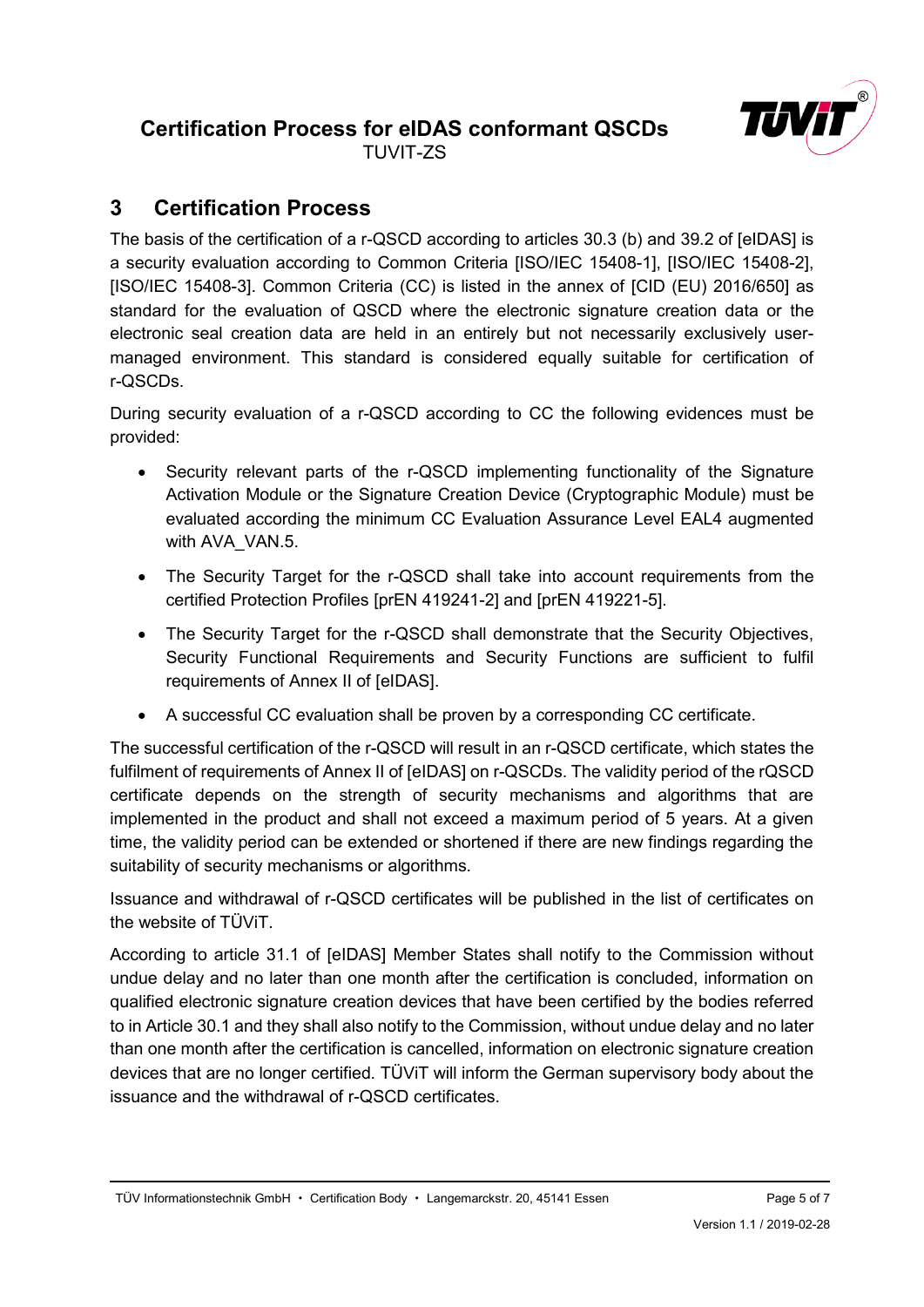### <span id="page-5-0"></span>**4 Standards**

| [CID (EU) 2016/650] | COMMISSION IMPLEMENTING DECISION (EU) 2016/650 of 25<br>April 2016 laying down standards for the security assessment of<br>qualified signature and seal creation devices pursuant to Articles<br>30(3) and 39(2) of Regulation (EU) No 910/2014 of the European<br>Parliament and of the Council on electronic identification and trust<br>services for electronic transactions in the internal market                                                                        |
|---------------------|-------------------------------------------------------------------------------------------------------------------------------------------------------------------------------------------------------------------------------------------------------------------------------------------------------------------------------------------------------------------------------------------------------------------------------------------------------------------------------|
| [elDAS]             | REGULATION (EU) No 910/2014 OF THE<br><b>EUROPEAN</b><br>PARLIAMENT AND OF THE COUNCIL of 23 July 2014 on electronic<br>identification and trust services for electronic transactions in the<br>internal market and repealing Directive 1999/93/EC                                                                                                                                                                                                                            |
| [EU QSCD list]      | Compilation of: Member States' notifications on: Designated Bodies<br>under Article 30(2) and 39(2) of Regulation 910/2014 and Certified<br>Qualified Signature Creation Devices under Article 31(1)-(2), and<br>Certified Qualified Seal Creation Devices under Article 39(3) of<br>Regulation 910/2014, and information from Member States on:<br>Secure Signature Creation Devices benefiting from the transitional<br>measure set in article 51(1) of Regulation 910/2014 |
| [ISO/IEC 15408-1]   | ISO/IEC 15408-1:2009 - Information technology - Security<br>techniques - Evaluation criteria for IT security - Part 1 ISO, 2009                                                                                                                                                                                                                                                                                                                                               |
| [ISO/IEC 15408-2]   | ISO/IEC 15408-2:2008 - Information technology - Security<br>techniques - Evaluation criteria for IT security - Part 2 ISO, 2008                                                                                                                                                                                                                                                                                                                                               |
| [ISO/IEC 15408-3]   | ISO/IEC 15408-3:2008 - Information technology - Security<br>techniques - Evaluation criteria for IT security - Part 3 ISO, 2008                                                                                                                                                                                                                                                                                                                                               |
| [prEN 419 221-5]    | prCEN/EN 419 221-5:2016, Protection profiles for TSP Crypto-<br>graphic modules - Part 5: Cryptographic Module for Trust Services,<br>v0.15, 2016-11-29 or newer version                                                                                                                                                                                                                                                                                                      |
| [prEN 419 241-2]    | prCEN/EN 419 241-2:2017, Trustworthy Systems Supporting Server<br>Signing Part 2: Protection Profile for QSCD for Server Signing, v0.16,<br>2018-05-11 or newer version.                                                                                                                                                                                                                                                                                                      |